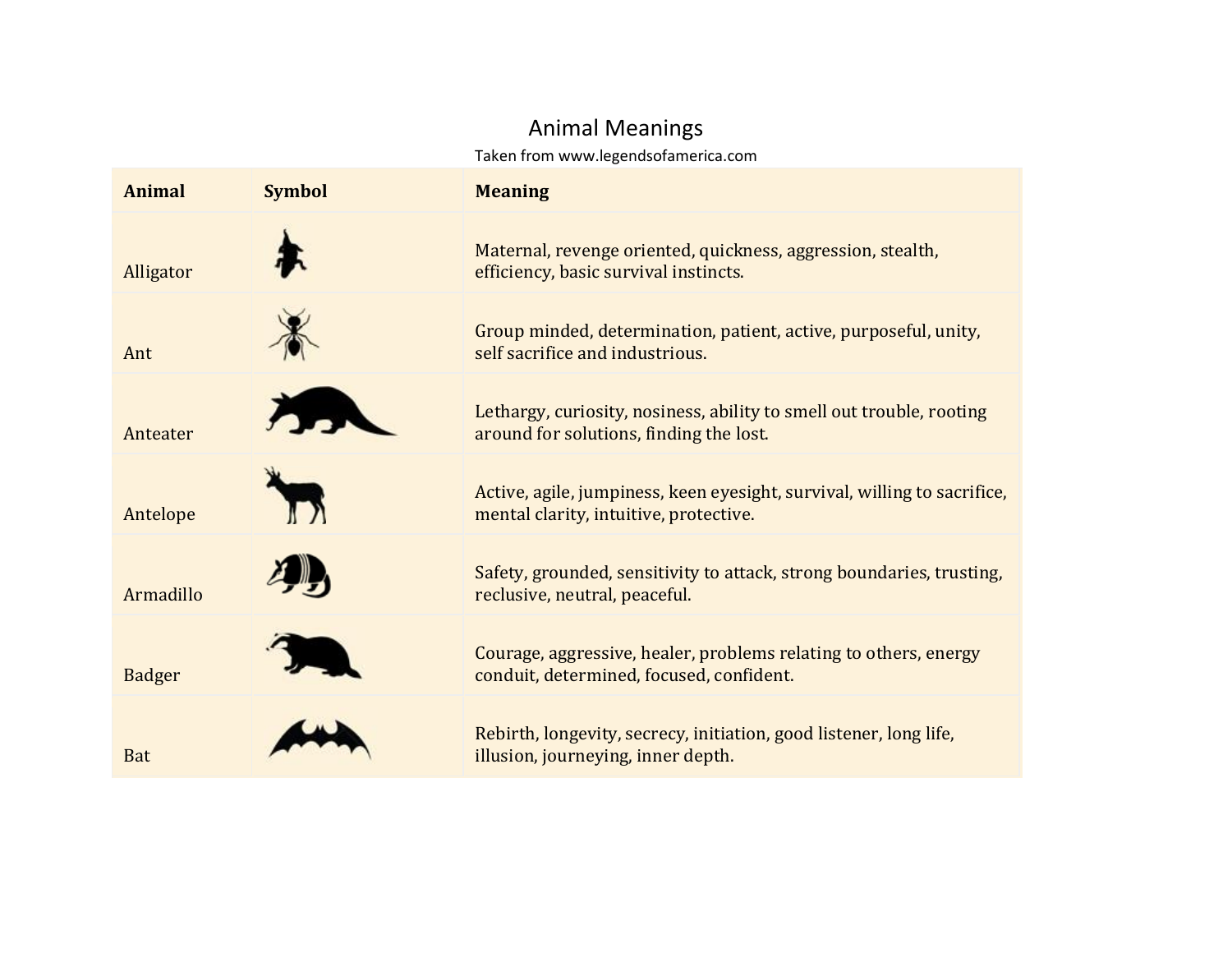

Industrious, instinctive, healing, power, sovereignty, guardian of the world, watcher, courage, will power, self-preservation, introspection, and great strength.

Determined, strong-willed, builder, overseer, dreamer, protector, builder, motion, subconscious.

Organized, industrial, productive, wise, community, celebration, fertility, sweetness, defensiveness, obsessive nature, and enjoys life.

A very powerful totem – prosperity, spiritual strength, organized, balanced complacency and activity, fearless.

Sacredness, life, great strength, abundance, gratitude, consistency, blessings, stability.

Insight into the past, fertility, raw expression, rushing into things, confidence, strength, provision.

Metamorphosis, transformation, balance, grace, ability to accept change, lightness, soul, vulnerability.

Survival, endurance, obedience, nobility, positive, accomplishment, adaptive, temperance, humility.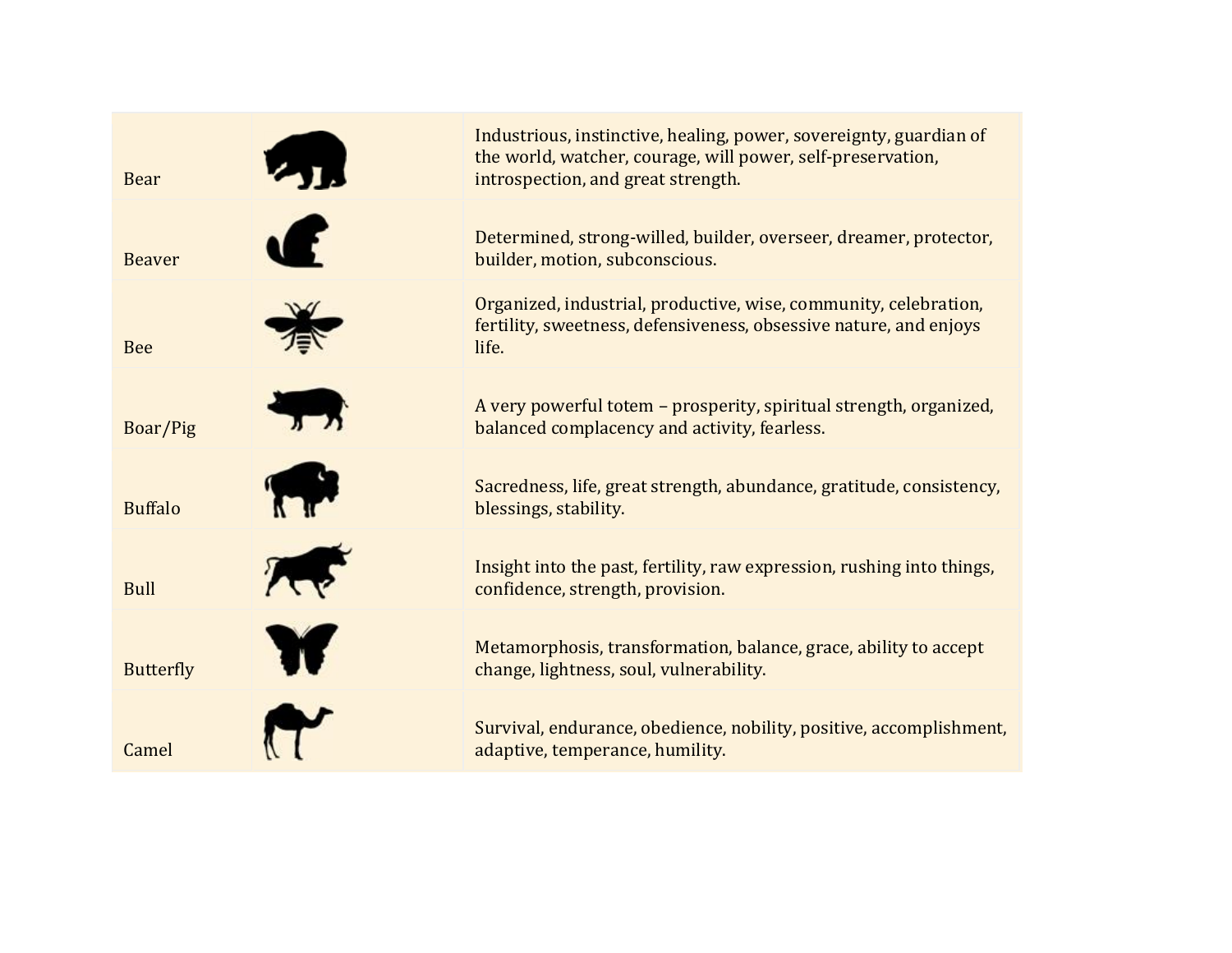

Traveler, mobility, preference to be nomadic, adaptability to adversity, sensitivity, guidance, surety.

Guardianship, detachment, sensuality, mystery, magic, independence, astute, watchful.

Swiftness, insight, focus, brotherhood, self-esteem, acceleration, elusiveness.

Leadership, loyalty, courage, taking responsibility, foresight, sensing danger, awareness.

Love of home, community, contentment, joy, easy going, patience, grounded, fertility.

Trickster, intelligence, stealth, wisdom and folly, guile, innocence, skill.

Swift and decisive, power of life and death, transformation, energy, connected to eternity.

Good luck, moves sideways, savvy, unorthodox, relaxed, cycles.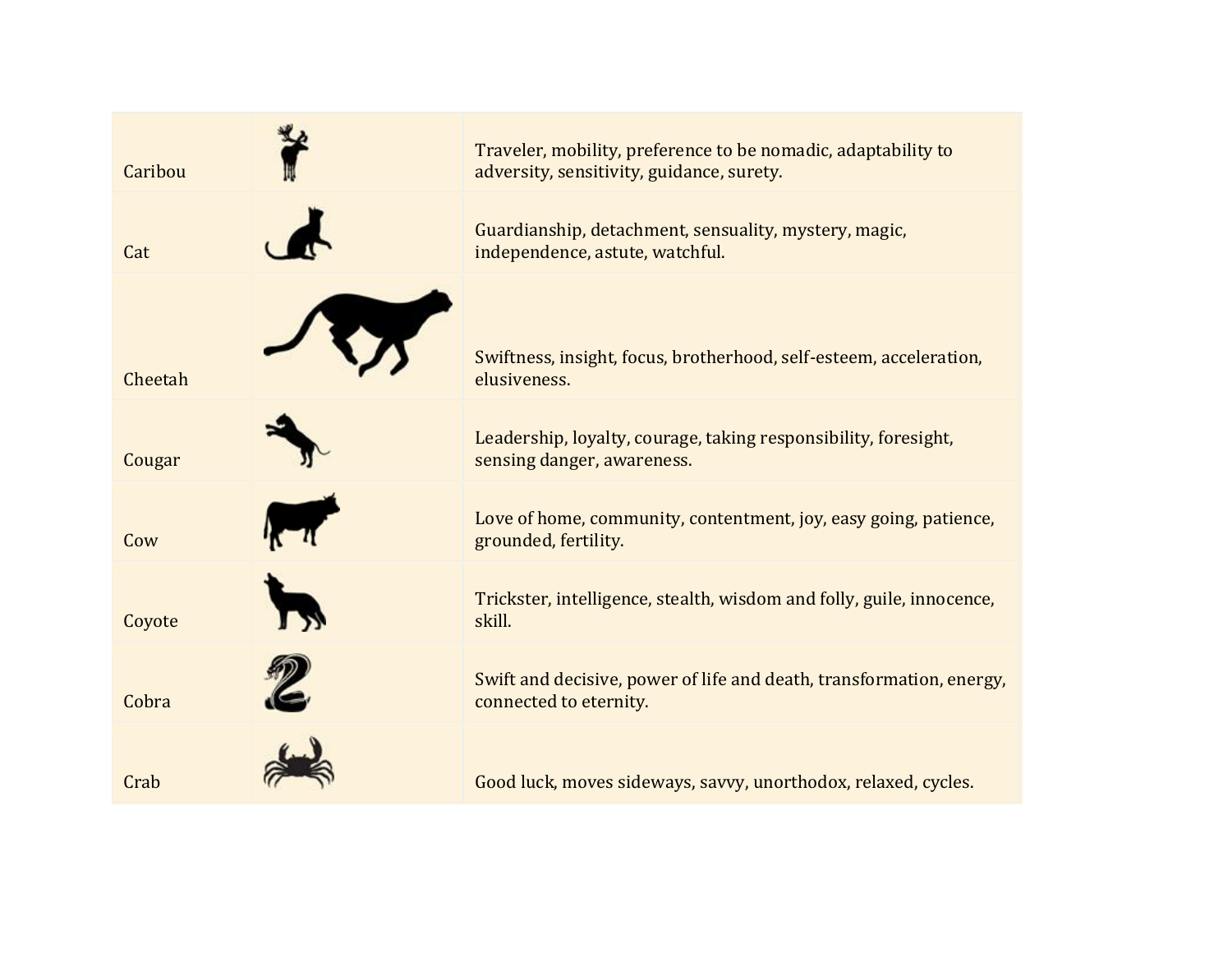

Crane **Solitude, justice, longevity, independent, intelligent, vigilant, focus.** Crane

Crocodile Ensuring your emotions are displayed accurately/appropriately.

Magical, shape shifting, change, creativity, spiritual strength, inelegancy, energy, higher perspective.

Compassion, peace, intellectual, gentle, caring, kind, subtlety, gracefulness, femininity, gentleness, innocence, and seller of adventure.

Noble, faithful, loyal, teaching, protection, guidance, obedience, sensory perception.

Kind, salvation, wisdom, happiness, playfulness, prudent, capable of deep emotion, and happy.

Cross-world communication, spirit messenger, peace, gentleness, love.

Longevity, richness, prosperity, infinity, wisdom, power, fiery, mythic.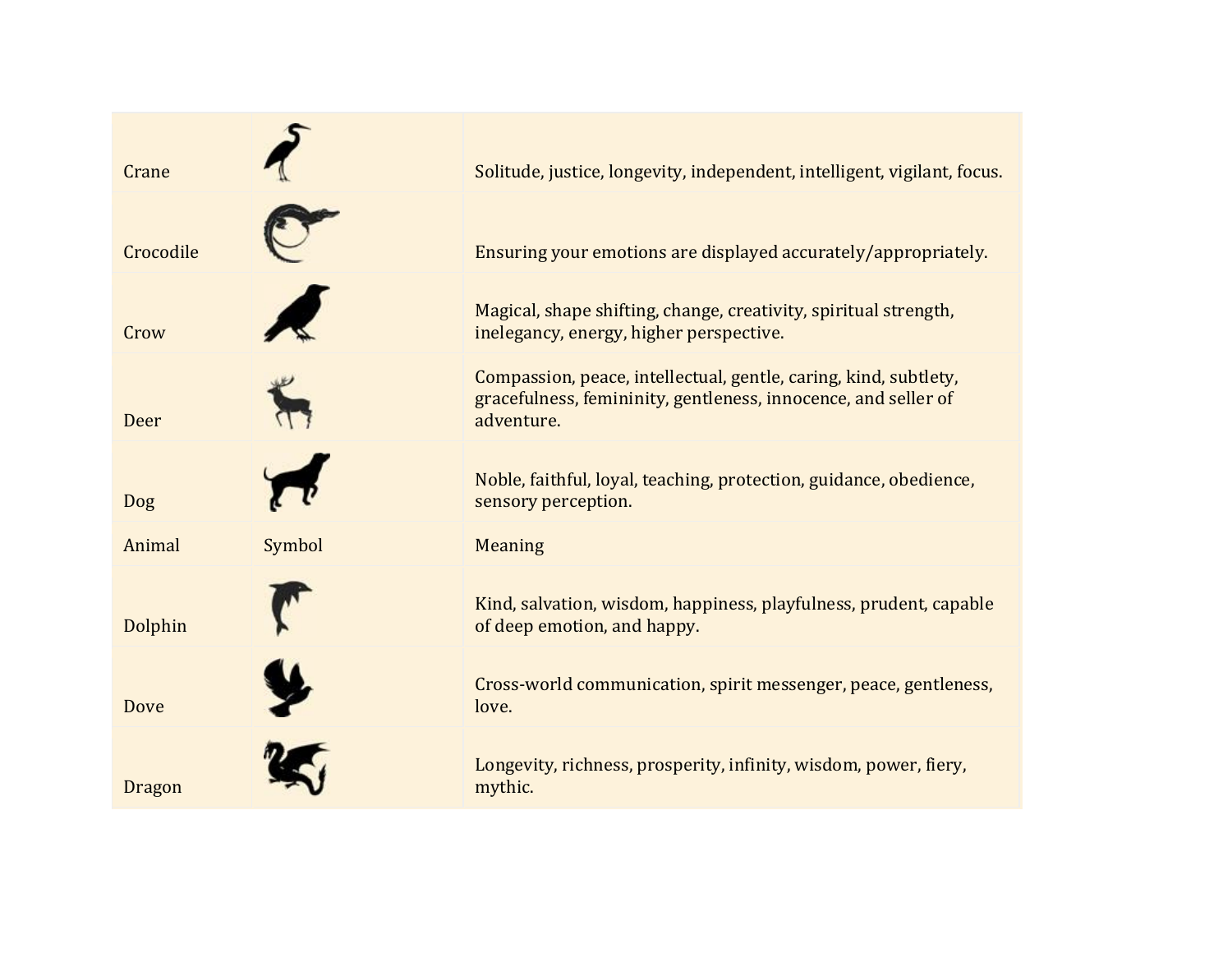

Flighty and carefree, strong imagination, higher aspirations, lightness, joy, transformation.

Water energy, helper of seers, affectionate, community oriented, can clearly see/deal with emotions.

Divine spirit, sacrifice, connection to creator, intelligence, renewal, courage, illumination of spirit, healing, creation, freedom, and risktaker.

Strength, power, affection, loyalty, royalty, wisdom, reliability, sense of history, pride.

Strength, agility, pride, majestic, independence, purification, nobility, sensual.

New beginnings, adventure, passionate, leadership, rising above, guardianship, superiority, prophecy.

Graceful, slyness, open-minded, quick to change one's mind, fertility, good luck, happiness.

Heart healing, psychic, people person, flirtatious, colorful, open, power of illusion.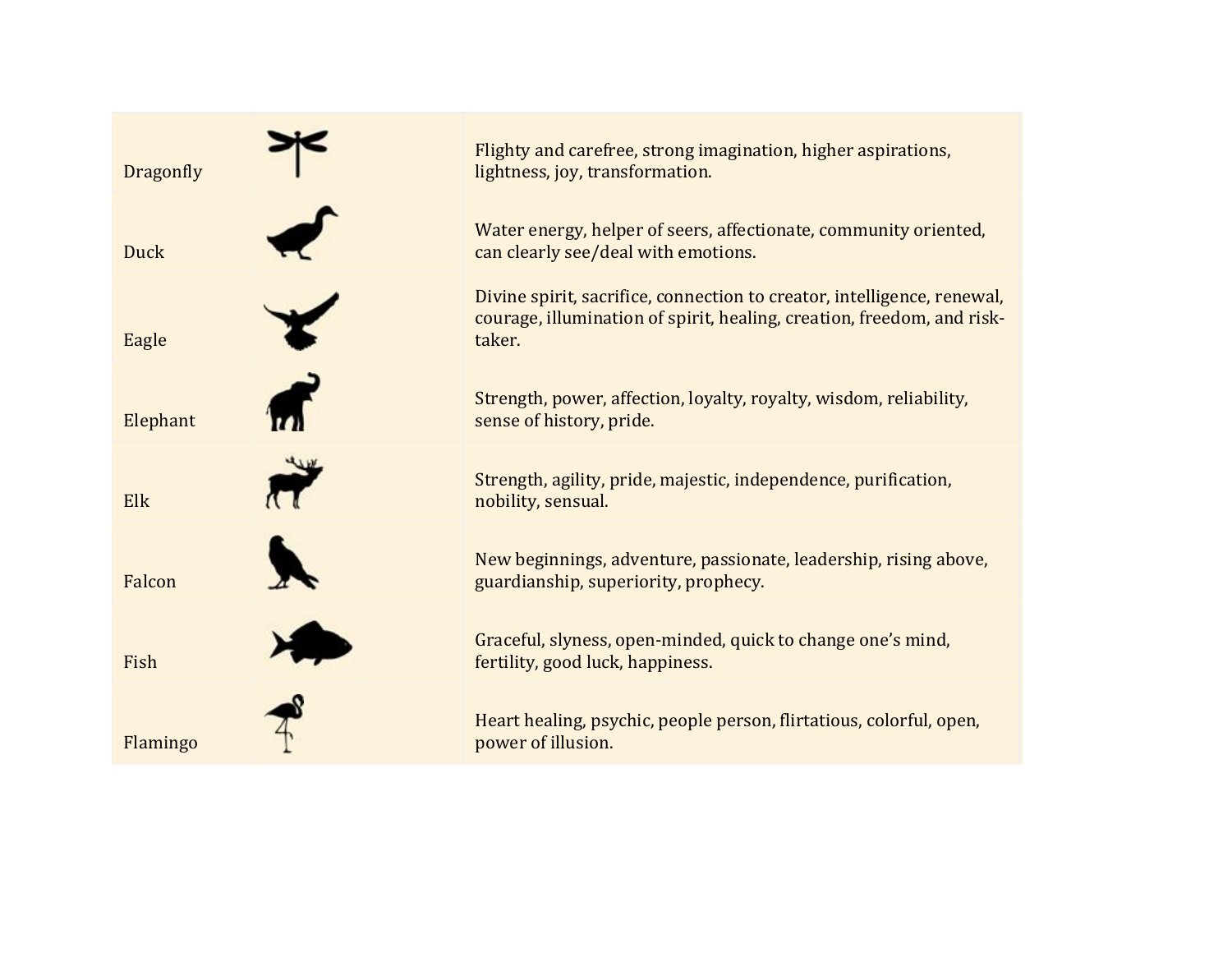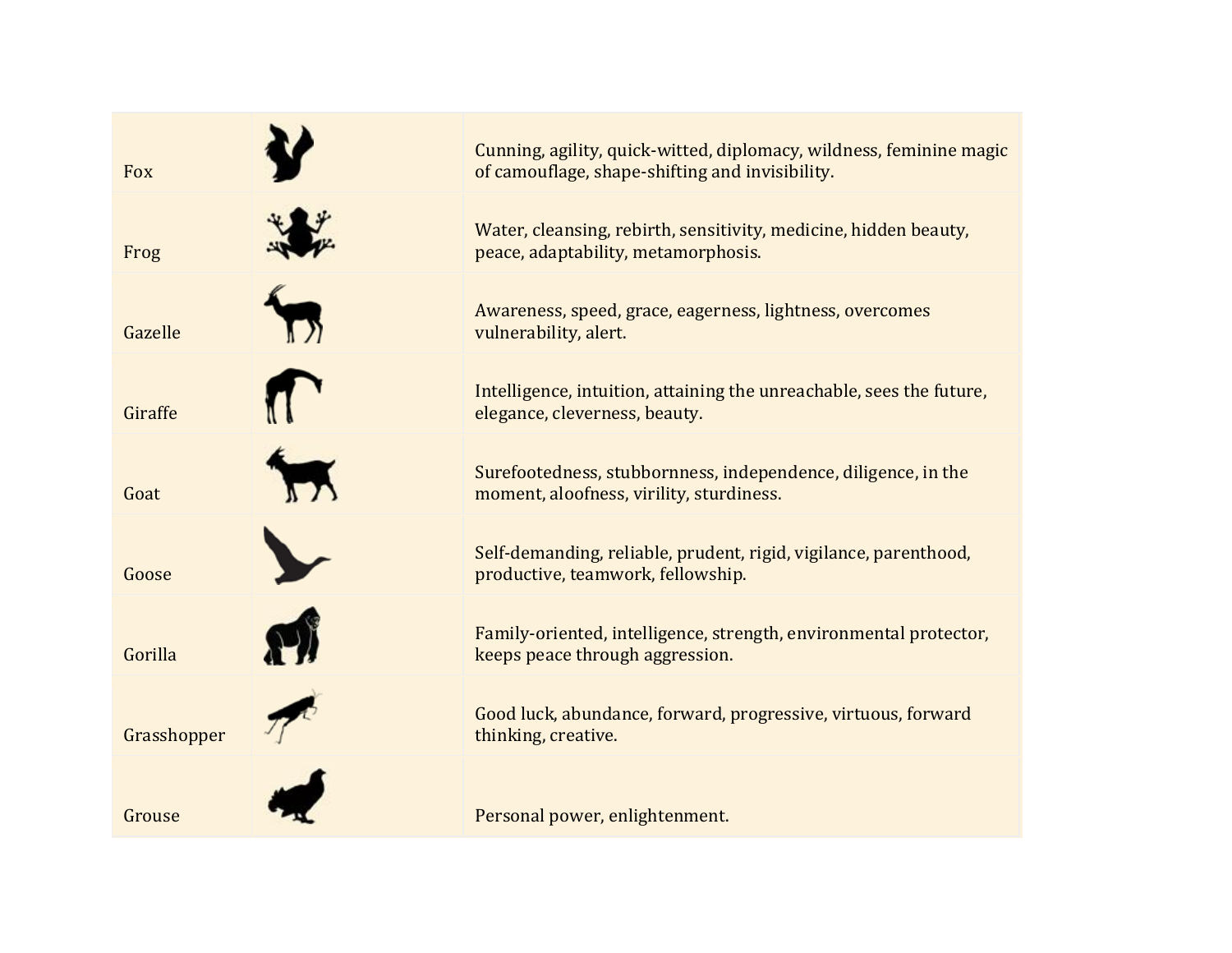

Messenger, intuition, victory, healing, nobility, recollection, cleansing, visionary power, and guardianship.

Aggressive, self-determined, self-reliant, multi-tasking, balanced, calm, present, independent.

Power, creation, imagination, healing, birth, mother-fury, protection of family, emotion depth.

Freedom, stamina, mobility, the land, travel, power, freedom, grace, nobility.

Messenger, timelessness, healing, warrior, energy, vitality, infinity, affection, playfulness.

Chaos, shape-shifter, aggressiveness, power, confidence, manifestation, breath.

Forward, balance, creative, stamina, leaping away from danger, nurturing, generous.

Family, strength, energy, courage, guardian, protector, ferocity, authority.

Conservation, vision, self-protection, hidden defenses, shrewdness, variation.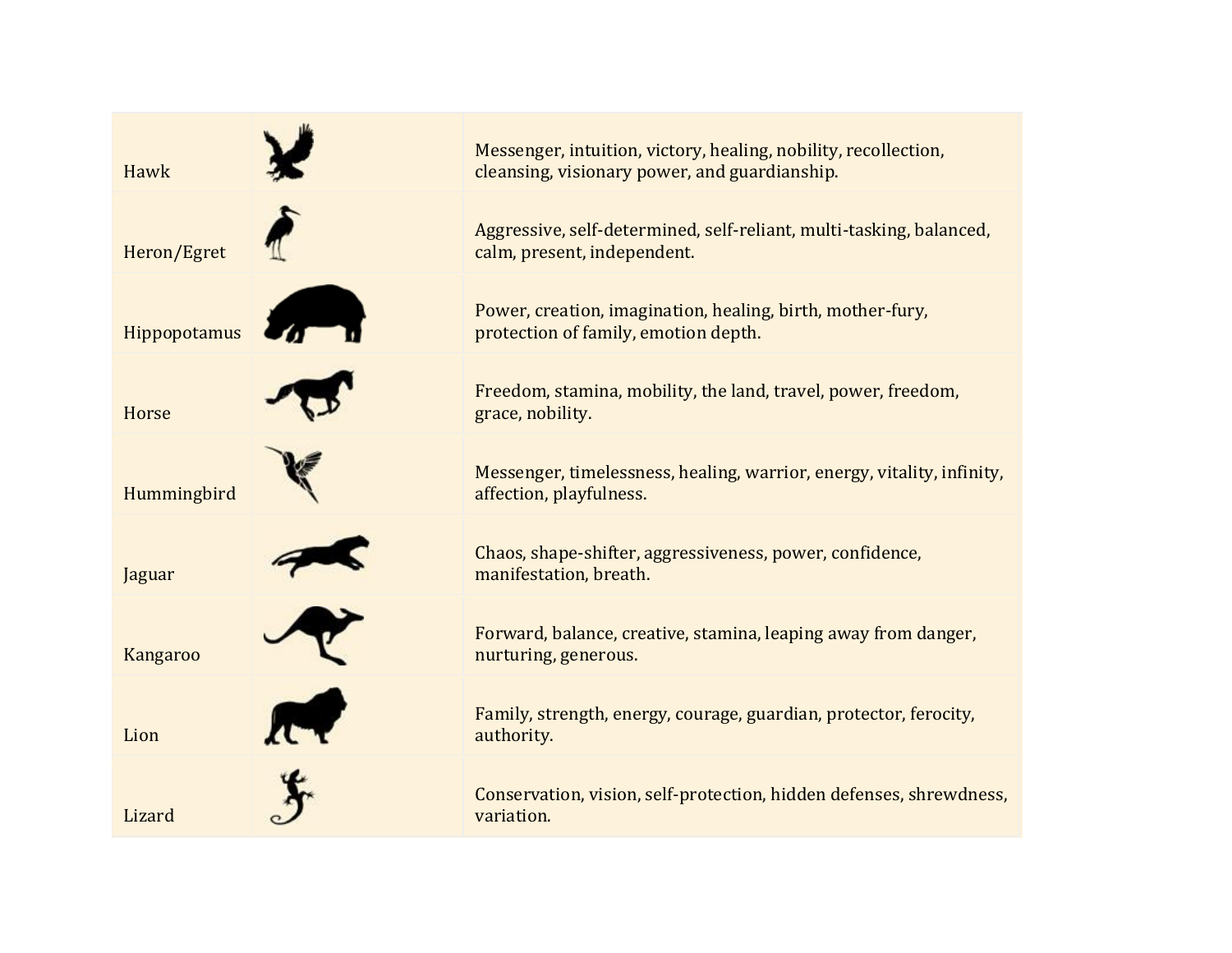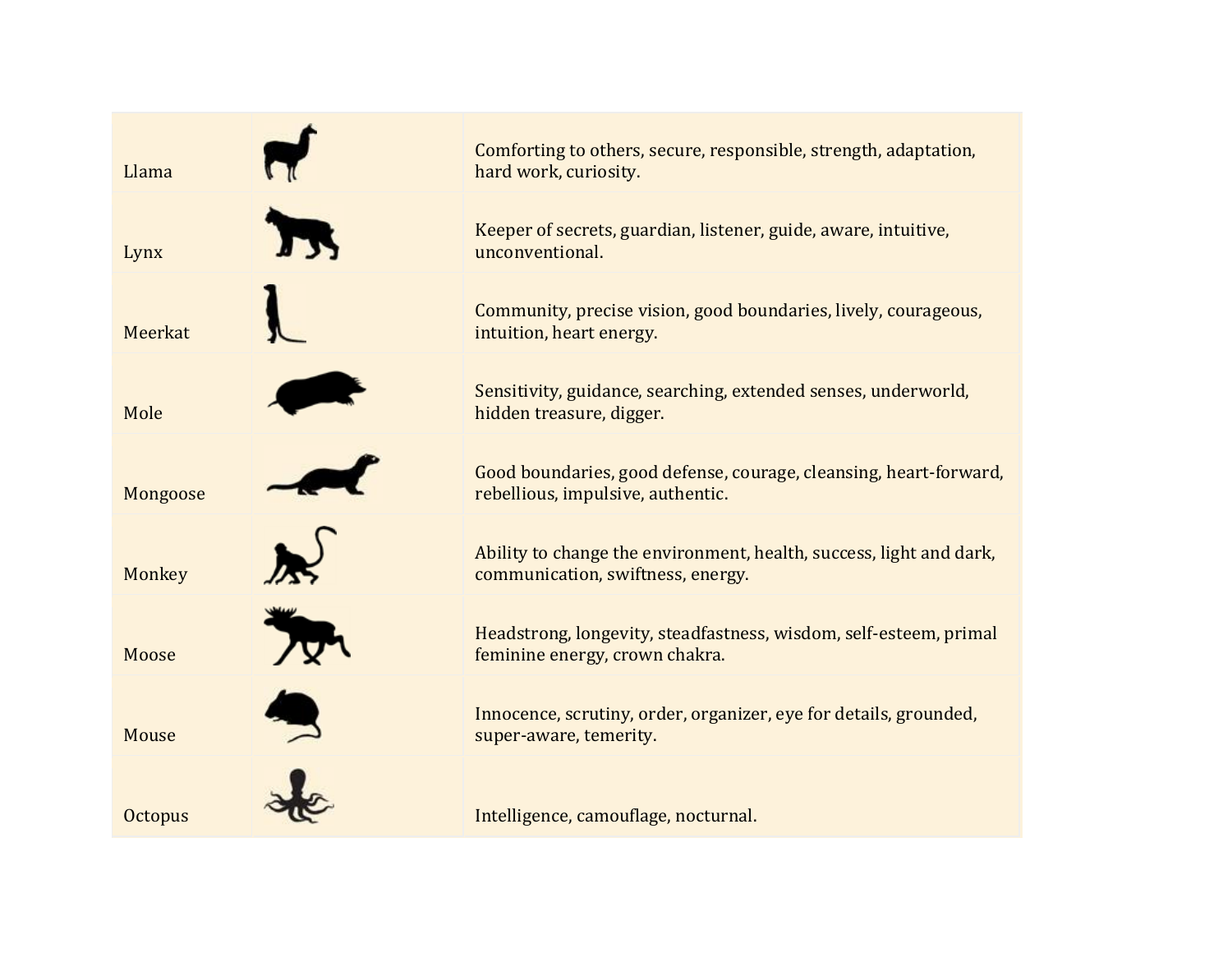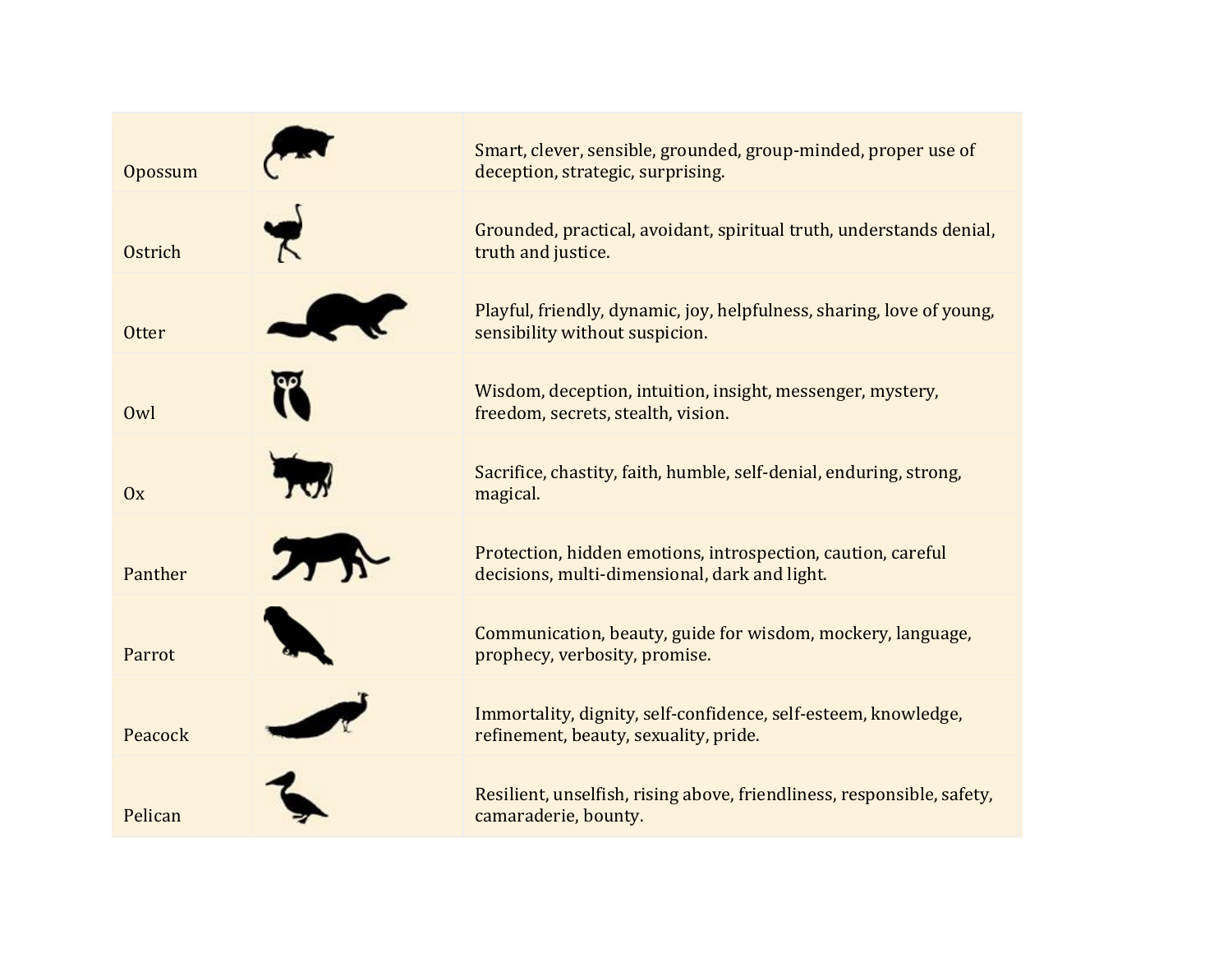

Self-discipline, order, purpose, community-minded, grace, selfconfidence, spiritual.

Innocence, companionship, trust, curious, imagination, goodnatured, non-interference.

Swiftness, industrious, constructive, preparedness, common goals, retreat, family, digger.

Puma Companion on journeys to other worlds, grace, silent power

Group-work, team play, creator of harmony and group tolerance, protectiveness (especially toward children)

Fertility, artistic, in motion, hyper vigilant, joyful, lives by own wits, steps through fear.

Curiosity, disguise, explorer, secret, night vision, cleanliness, dexterity, seeker.

Stoic, sensitive, persevering, curious, imaginative, new beginnings, change, life force.

Fertility, stealth, scavenging, intelligence, enjoys luxury, intelligent, wealth, success, drive.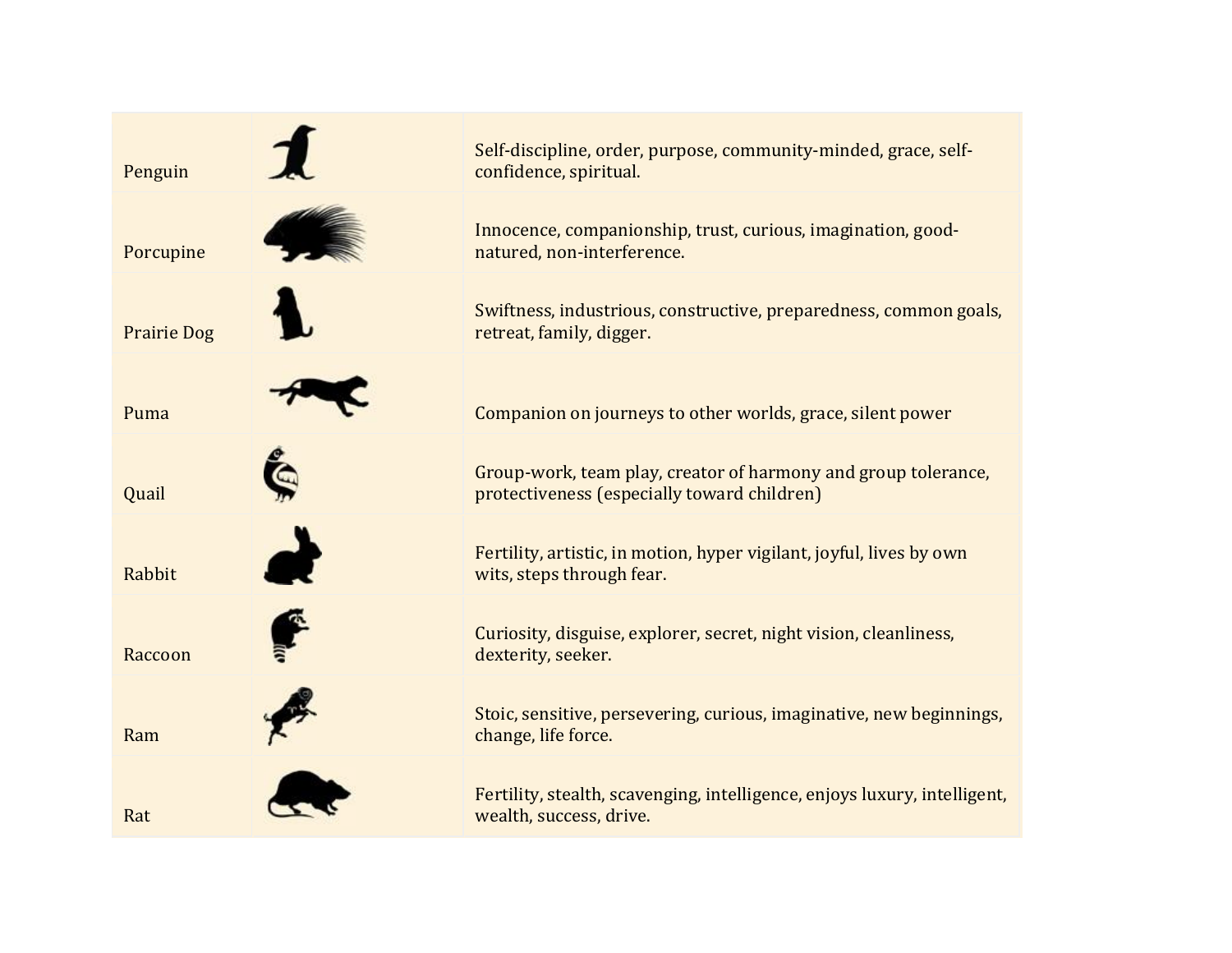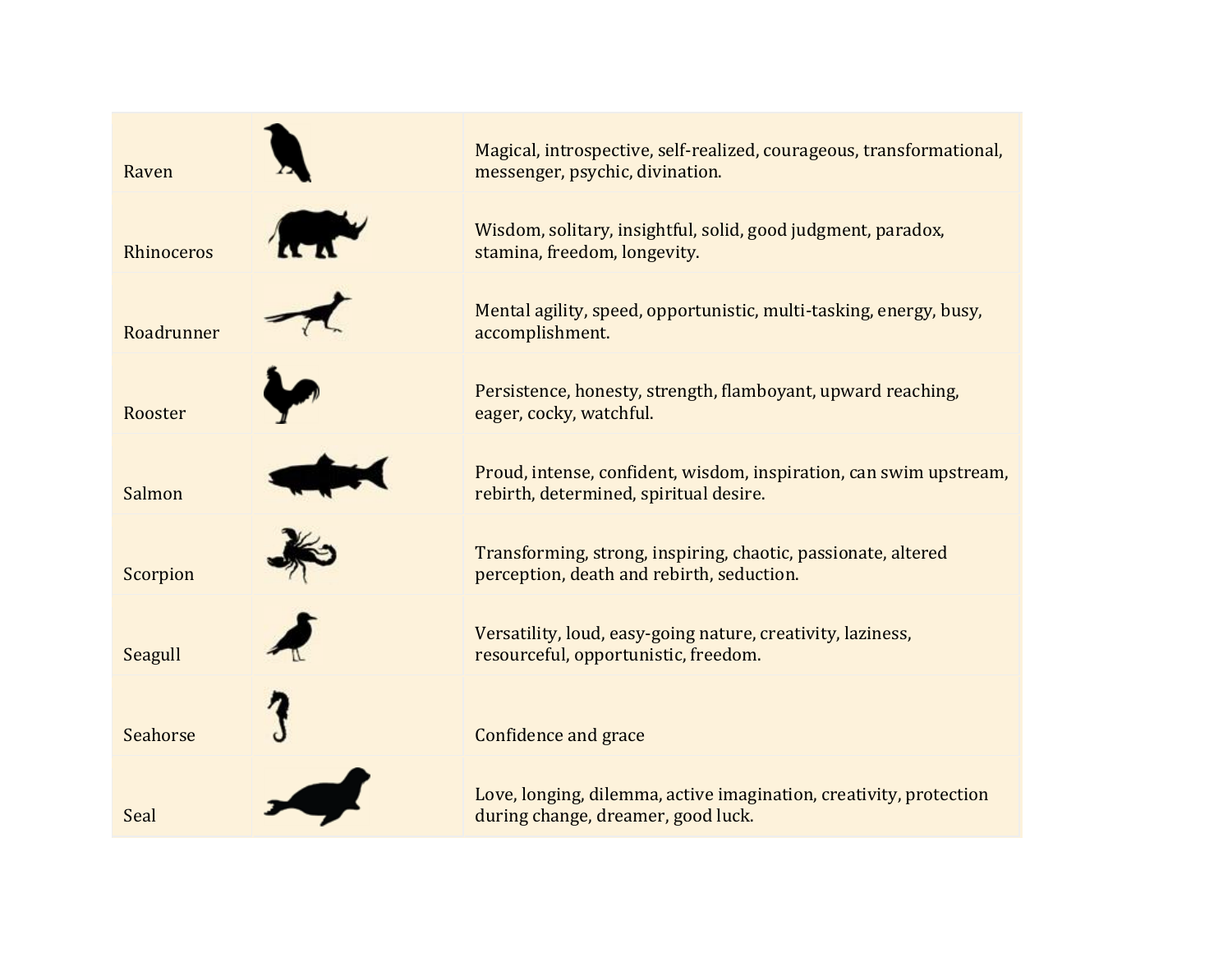